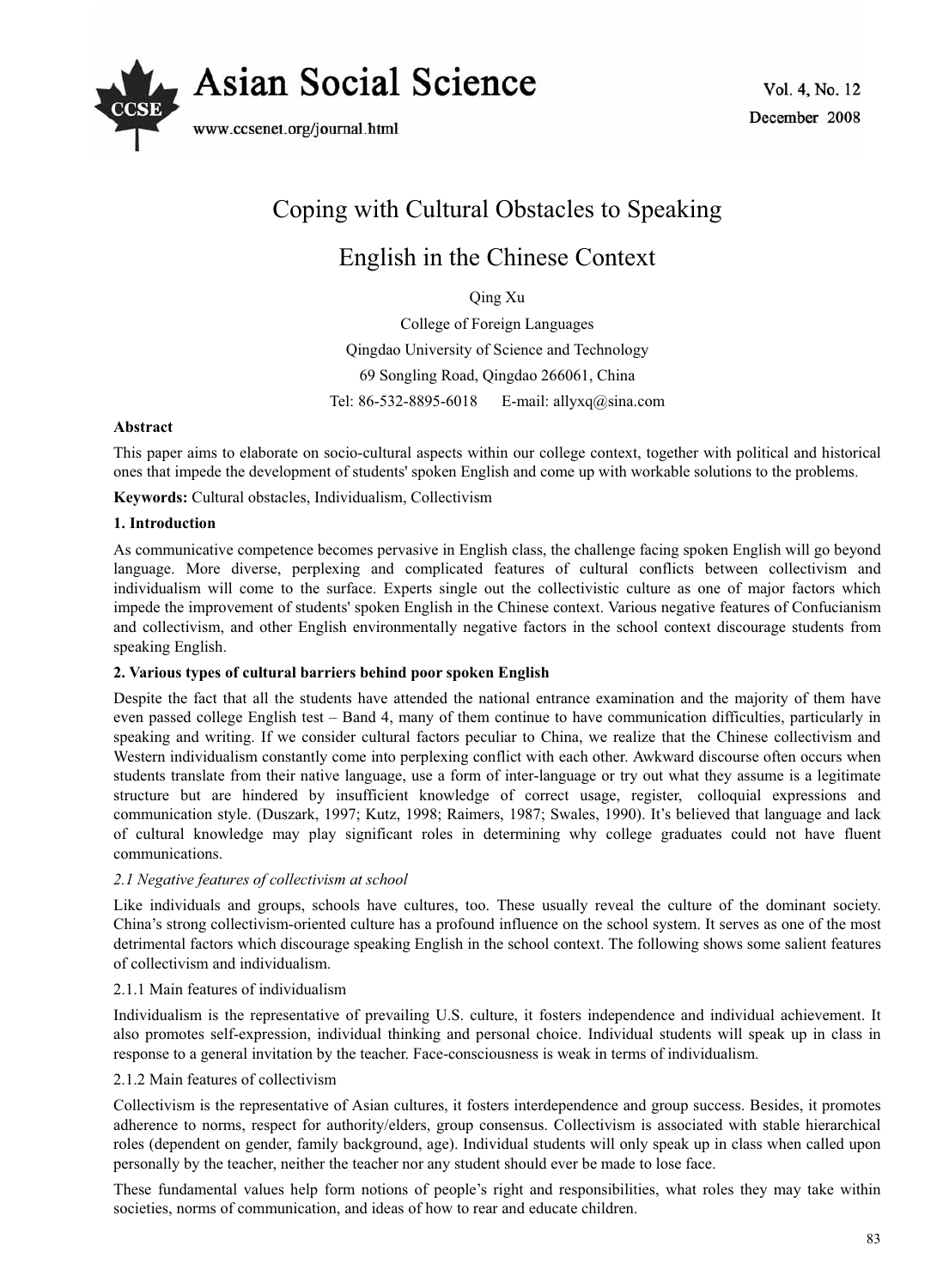# *2.2 Collectivistic culture that stifles individual initiatives and uniqueness*

Many foreign English teachers remember many cases where students seemed to hesitate to answer the questions posed to them, even when they knew the answer. Sometimes it might have caused misunderstandings. As a result, some teachers must have been upset, presuming that the student was ignoring him, leading to cross cultural communication failure. What is blocking communication here are differences in cultures-tacit yet deep-seated beliefs about what matters in life and how people should behave. In the collectivism-oriented Chinese society, a student's uniqueness and initiatives are not a virtue but a vice to be suppressed. In this vein, skillful self-expression, critical thinking, and the ability to engage in discussion and argument which individualistic societies uphold are not always good behavioral norms they have grown up with. In their view, a quiet student learns more and is more respectful than one who speaks up, singling himself out from the group and taking time away from the teacher's lesson.

In fact, speaking ability becomes perfect through the endless trial and error process. Even though teachers encourage students not to be afraid of making mistakes while speaking English, Chinese students hesitate to express their opinions freely because they are concerned about how others will see them.

# *2.3 "Eloquence May be Silver, Silence is Gold" mentality*

In order to sharpen their communicative skills, students should aggressively participate in class and group activities. In this vein, "Eloquence may be silver, silence is gold" is another major cultural barrier to the improvement of spoken English. For this reason, discussions, debates, group activities, and the interactions between students and teachers are difficult to be fully utilized. From their childhood, Chinese students have been taught never to "show off" and stand out from the group. A talkative person is characterized by a "weightless" person, especially if you are a male.

# *2.4 Confucianism and hierarchical society: respect for authority*

In the collectivistic societies, people are hierarchically related and social interaction is strongly defined by age and gender. Children raised in collectivistic communities form a sense of self from recognizing their place in the community hierarchy and from affiliation with the group. Children in such societies are less likely to be asked to formulate and share their opinions or to talk about what they are learning in school. The role of sharing opinions and knowledge is reserved for people with higher status (Delgado-Gaitan 1994). This mentality permeates the whole Chinese society combined with Confucianism. The school system is not an exception. Just listening to teachers respectfully in class without expressing their opinions is a norm in the Chinese education system.

#### *2.5 English-unfriendly school culture: from historical and socio-political perspectives*

It is recommended that students should transfer what they have learned in class to outside the classroom, so that the knowledge and skills the students acquire in their classrooms can be reinforced and retained. Schools have been working on how to create the environment in which students talk with each other in English in class and outside the classrooms. But it must be noted that those methodologies were mostly developed in the English as a Second Language (ESL) context and that situation is quite different from that of China, which is an English as a Foreign Language (EFL) context.

Therefore it is not feasible and, in a sense, too idealistic to ask students to speak English outside the classrooms. From what I have closely observed, students never speak English among themselves outside the classrooms. What is worse, Chinese English teachers do not tend to be willing to speak English to their students and co-workers outside the classrooms.

# **3. How to bridge cultural barriers**

Cultural change takes a considerable time because change in the value system must be accompanied. China is a hybrid society where collectivism and individualism are intermingled, but still relatively skewed more toward collectivism. English teachers can't just sit back and wait until the ideal English–friendly environment is created for us. English teachers should seek to find ways to utilize various teaching strategies within the limited environment.

#### *3.1 Use group work*

In a collectivistic and Confucian society, it is too much to expect students to take initiatives. Thus teacher-centered teaching methods or rote learning styles should give their way to the group-oriented activities. Since group work generates interactive language, it should be manipulated strategically in class. Instead of conforming to the traditional teaching styles based on Confucianism, English teachers should be well-informed about various teaching interaction-based methodologies, manipulate them and develop their own teaching methods compatible with the Chinese education context to promote interaction among students.

#### *3.2 Hire more foreign teachers*

As mentioned above, within the EFL environment like the Chinese college context it's too idealistic to recommend and expect English teachers and students to speak English outside the classrooms. Given this constraint, it will be of great service in many ways if foreign teachers stay with English teachers at their workplaces. It will appear quite natural for English teachers to speak English with native English speakers. Hence, depending on how we use foreign teachers, it